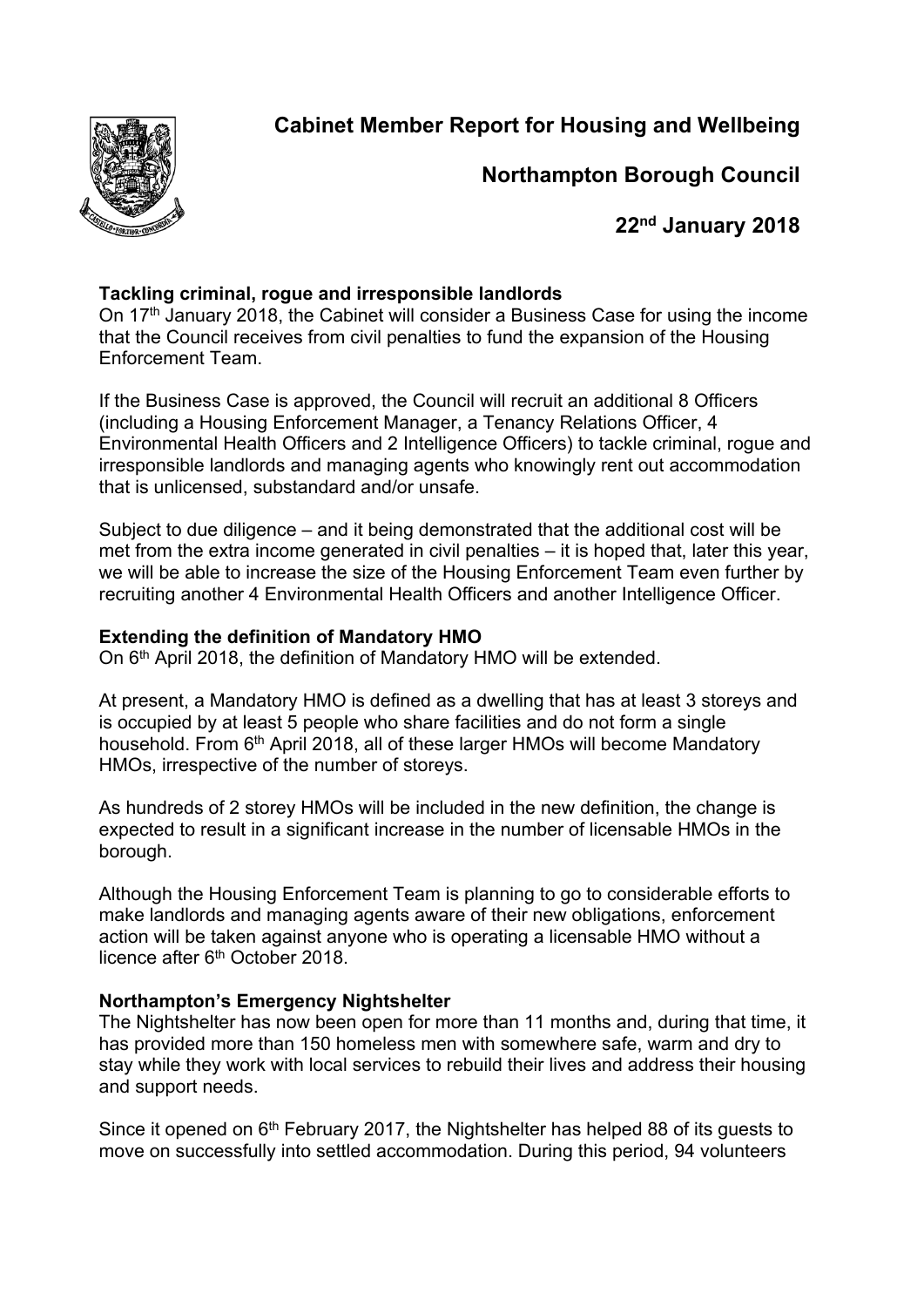have provided a total of more than 7,000 hours of their time to support the vital work of the Nightshelter.

I would urge all Members to make the time to visit the Nightshelter. Following a recent visit, one Member wrote: "The whole organisation, from conception to delivery, is exemplary and has been made possible due to the expertise, professionalism, dedication and humanity of all the staff and volunteers. I am so proud that NBC has the capacity and will to do this".

Finally, I would like to thank all of the individuals, groups and organisations that have donated and/or raised money for the Nightshelter during the year. Everyone has been very generous and we will ensure that all of the money that has been raised is used to improve the wellbeing and life chances of the homeless men who stay at, and move on from, the Nightshelter.

## **SWEP (Severe Weather Emergency Protocol)**

As I explained in my last report, arrangements are in place to provide homeless people with emergency shelter, in the Hope Centre, during severe weather.

Although the Council has continued to co-ordinate SWEP and provide funding and volunteers, the Hope Centre has agreed that, during the winter of 2017/18, it will host SWEP and take the lead in ensuring that everything runs smoothly on the nights that emergency shelter is required.

This winter, SWEP has operated on 2 occasions – for a 5 day period from 8-12 December and for a 2 day period from 27 - 28 December – and has been used by a total of 43 people, 24 (56%) of whom have accessed it for more than one night.

About half of the people who have accessed SWEP this winter are known to the Street Outreach Team and are either refusing to engage with local services or have recently lost their accommodation due to their own actions. Most of the people who accessed SWEP were not asked to provide details of where they were sleeping rough and only a small number of people sought advice and assistance with their housing after their stay in SWEP.

#### **Improving hospital discharge and wellbeing**

The 'Hospital 2 Home' (H2H) scheme – designed to provide patients with a holistic, wrap-around support service that is tailored to their specific needs – was set up by the Council's Housing & Wellbeing Service in May 2015 and, since then, has helped more than 300 vulnerable patients to be discharged from Northampton General Hospital and Berrywood Hospital in a way that is planned, safe and reduces the likelihood of readmission.

Officers from the Housing & Wellbeing Service attend weekly discharge meetings at both hospitals, assess each patient's needs and then work proactively and collaboratively with local housing and support providers to facilitate patients' safe discharge from hospital.

The scheme frees up hospital beds that can then be prioritised for those with a medical need rather than for patients with housing and/or social issues that prevent a safe discharge into the community. It provides comprehensive support for people with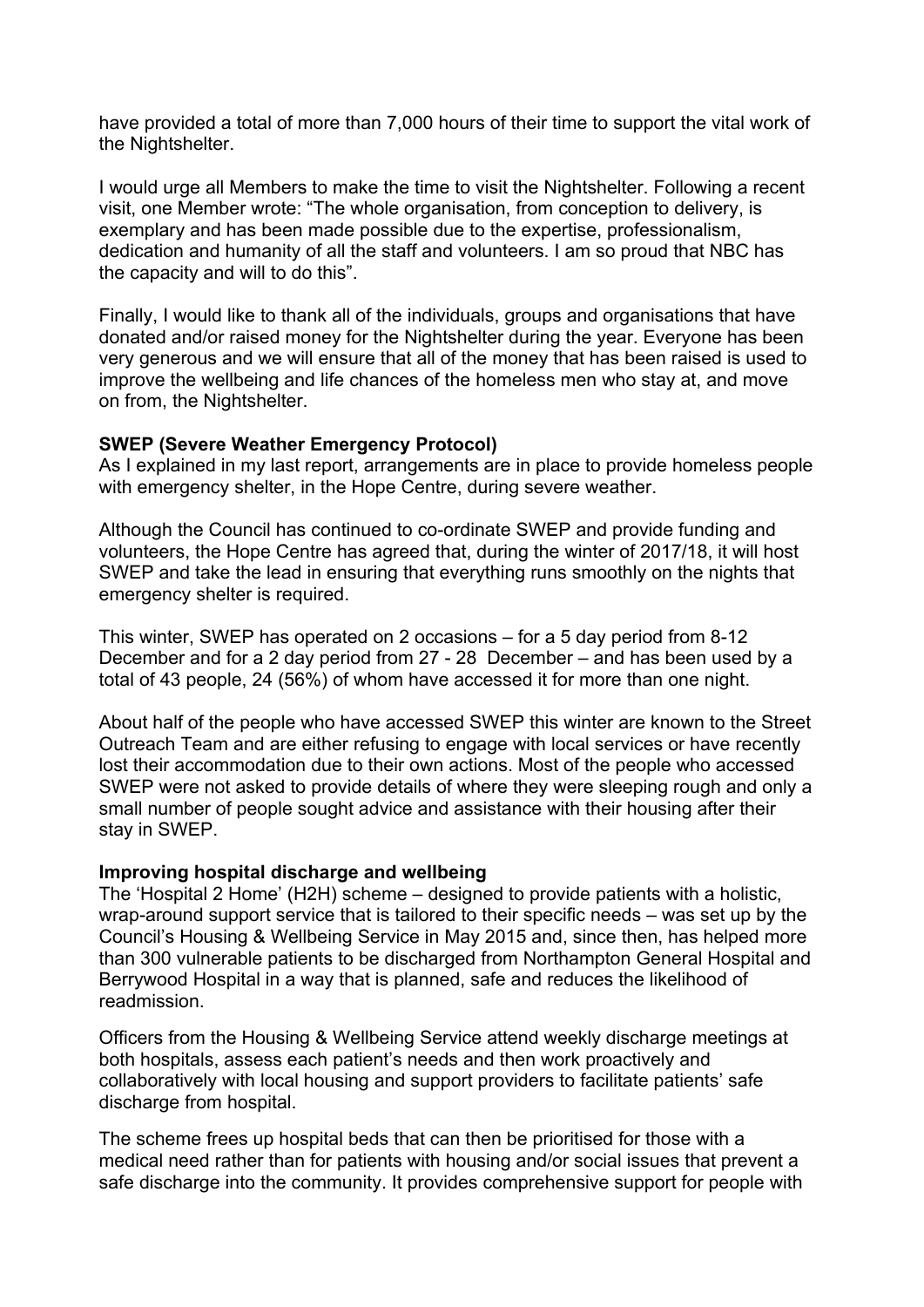complex needs, averts homelessness and prevents people from being readmitted to hospital in an emergency.

## **Homelessness and temporary accommodation**

During the last couple of years, there has been a sharp rise in the number of households applying to the Council for assistance under the homelessness legislation and this has increased the Council's use of temporary accommodation, including Bed & Breakfast.

Even though the number of homelessness applications remains very high, the situation has been helped by a series of measures we have introduced to relieve the pressure on the Homelessness Service and improve the living conditions of households in temporary accommodation.

Between  $30<sup>th</sup>$  August 2017 –  $31<sup>st</sup>$  December 2017, the number of outstanding homelessness decisions was reduced by two thirds (from 205 to 66), the average caseload of each Homelessness Officer was reduced by 64% (from 50 to 18), and the waiting time for an appointment with a Homelessness Officer was reduced from 4 weeks to less than 3 days. During the same period, the number of households in Bed & Breakfast was reduced by 31% and the number of households in temporary accommodation outside the borough was reduced by 57%.

# **Northampton Partnership Homes**

### Building new affordable rented homes

Officers from the Council and Northampton Partnership Homes have been working very closely to develop a delivery model that will enable the Council and NPH to maximise the number of new affordable rented homes that are built over the next 10 years.

I am delighted to report that the Officers' recommendations – supported by Capita, which has been assisting the Council with its due diligence work and evaluation of the options – are due to be considered at a Special Cabinet Meeting that is taking place on 25th January 2018.

In the meantime, NPH is continuing to build new council homes. The homes being built at Lower Bath Street, Althorpe Street, Little Cross Street and Lakeview House are progressing well, and the first of these (at Lower Bath Street and Althorpe Street) are due to be completed next month.

NPH is continuing to develop a pipeline of development opportunities, and a series of schemes are being considered, as part of the pre-application process, with the Council's Planning Service.

#### Improving grounds maintenance and estate services

I am pleased to report that NPH has awarded a contract to Continental Landscapes to undertake all grounds maintenance works on all of the HRA land that is being managed by NPH. Tenants' views and involvement were very helpful in determining